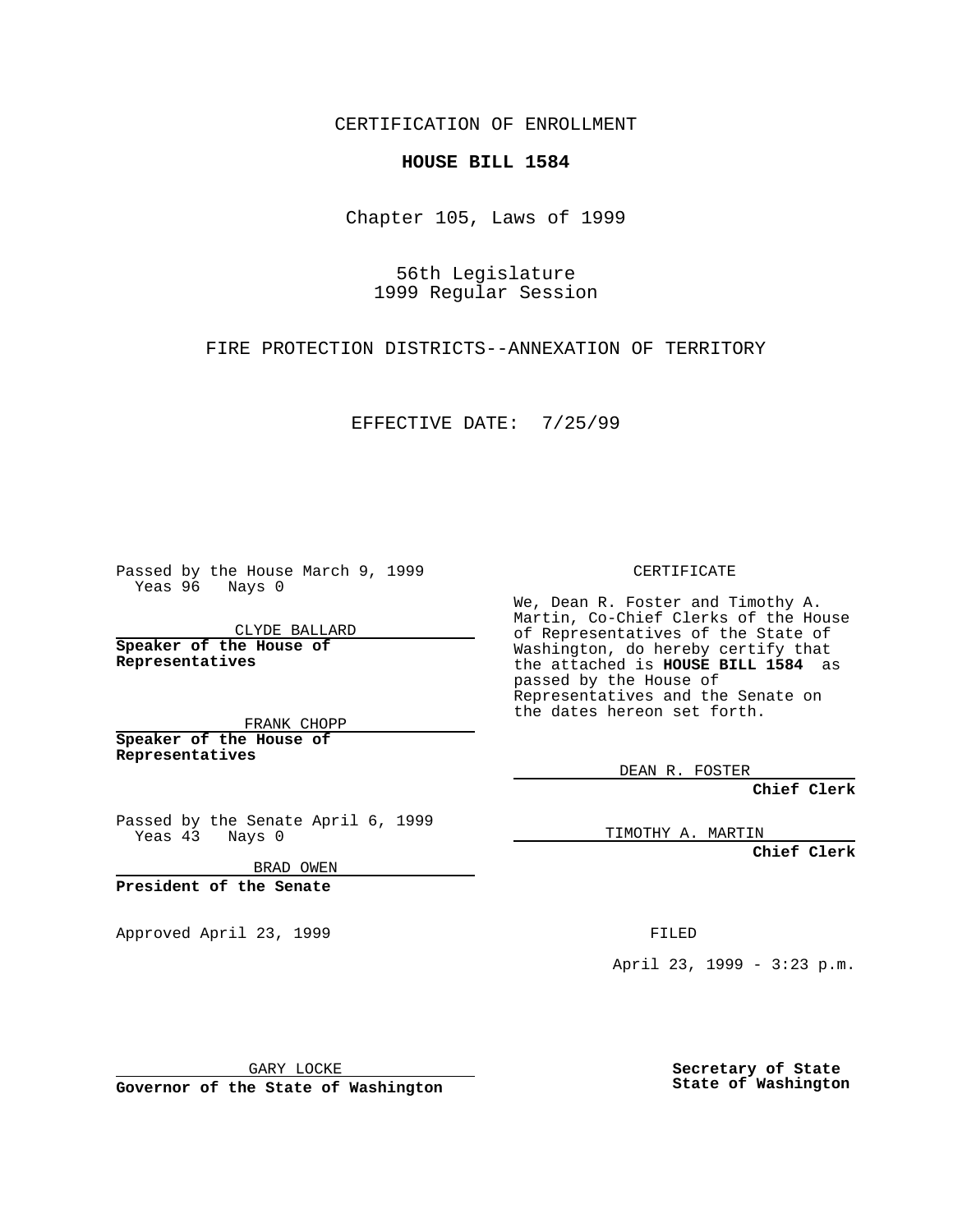## **HOUSE BILL 1584** \_\_\_\_\_\_\_\_\_\_\_\_\_\_\_\_\_\_\_\_\_\_\_\_\_\_\_\_\_\_\_\_\_\_\_\_\_\_\_\_\_\_\_\_\_\_\_

\_\_\_\_\_\_\_\_\_\_\_\_\_\_\_\_\_\_\_\_\_\_\_\_\_\_\_\_\_\_\_\_\_\_\_\_\_\_\_\_\_\_\_\_\_\_\_

Passed Legislature - 1999 Regular Session

**State of Washington 56th Legislature 1999 Regular Session By** Representatives Hurst, Mulliken, Scott, Stensen and O'Brien Read first time 01/29/1999. Referred to Committee on Local Government.

 AN ACT Relating to fire protection districts; and amending RCW 52.04.011, 52.04.031, and 52.04.061.

BE IT ENACTED BY THE LEGISLATURE OF THE STATE OF WASHINGTON:

 **Sec. 1.** RCW 52.04.011 and 1989 c 63 s 8 are each amended to read as follows:

 (1) A territory ((contiguous)) adjacent to a fire protection district and not within the boundaries of a city, town, or other fire protection district may be annexed to the fire protection district by petition of fifteen percent of the qualified registered electors residing within the territory proposed to be annexed. Such 11 ((contiguous)) territory may be located in a county or counties other than the county or counties within which the fire protection district is located. The petition shall be filed with the fire commissioners of the fire protection district and if the fire commissioners concur in the petition they shall file the petition with the county auditor of the county within which the territory is located. If this territory is located in more than one county, the original petition shall be filed with the auditor of the county within which the largest portion of the territory is located, who shall be designated as the lead auditor, and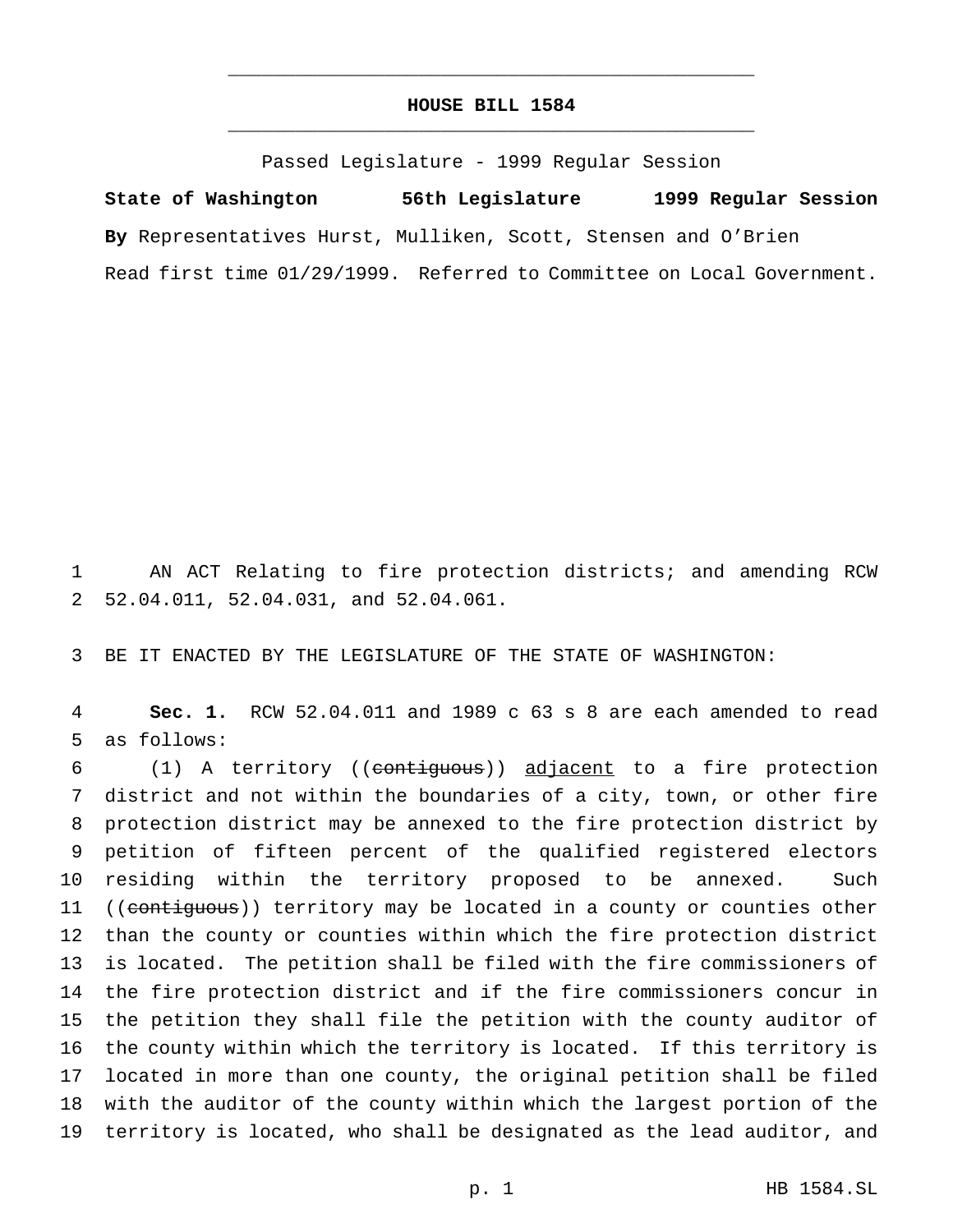a copy shall be filed with the auditor of each other county within which such territory is located. Within thirty days after the date of the filing of the petition the auditor shall examine the signatures on the petition and certify to the sufficiency or insufficiency of the signatures. If this territory is located in more than one county, the auditor of each other county who receives a copy of the petition shall examine the signatures and certify to the lead auditor the number of valid signatures and the number of registered voters residing in that portion of the territory that is located within the county. The lead auditor shall certify the sufficiency or insufficiency of the signatures.

 After the county auditor has certified the sufficiency of the petition, the county legislative authority or authorities, or the boundary review board or boards, of the county or counties in which such territory is located shall consider the proposal under the same basis that a proposed incorporation of a fire protection district is considered, with the same authority to act on the proposal as in a proposed incorporation, as provided under chapter 52.02 RCW. If the proposed annexation is approved by the county legislative authority or boundary review board, the board of fire commissioners shall adopt a resolution requesting the county auditor to call a special election, as specified under RCW 29.13.020, at which the ballot proposition is to be submitted. No annexation shall occur when the territory proposed to be annexed is located in more than one county unless the county legislative authority or boundary review board of each county approves the proposed annexation.

 (2) The county legislative authority or authorities of the county or counties within which such territory is located have the authority and duty to determine on an equitable basis, the amount of any obligation which the territory to be annexed to the district shall assume to place the property owners of the existing district on a fair and equitable relationship with the property owners of the territory to be annexed as a result of the benefits of annexing to a district previously supported by the property owners of the existing district. If a boundary review board has had its jurisdiction invoked on the proposal and approves the proposal, the county legislative authority of the county within which such territory is located may exercise the authority granted in this subsection and require such an assumption of indebtedness. This obligation may be paid to the district in yearly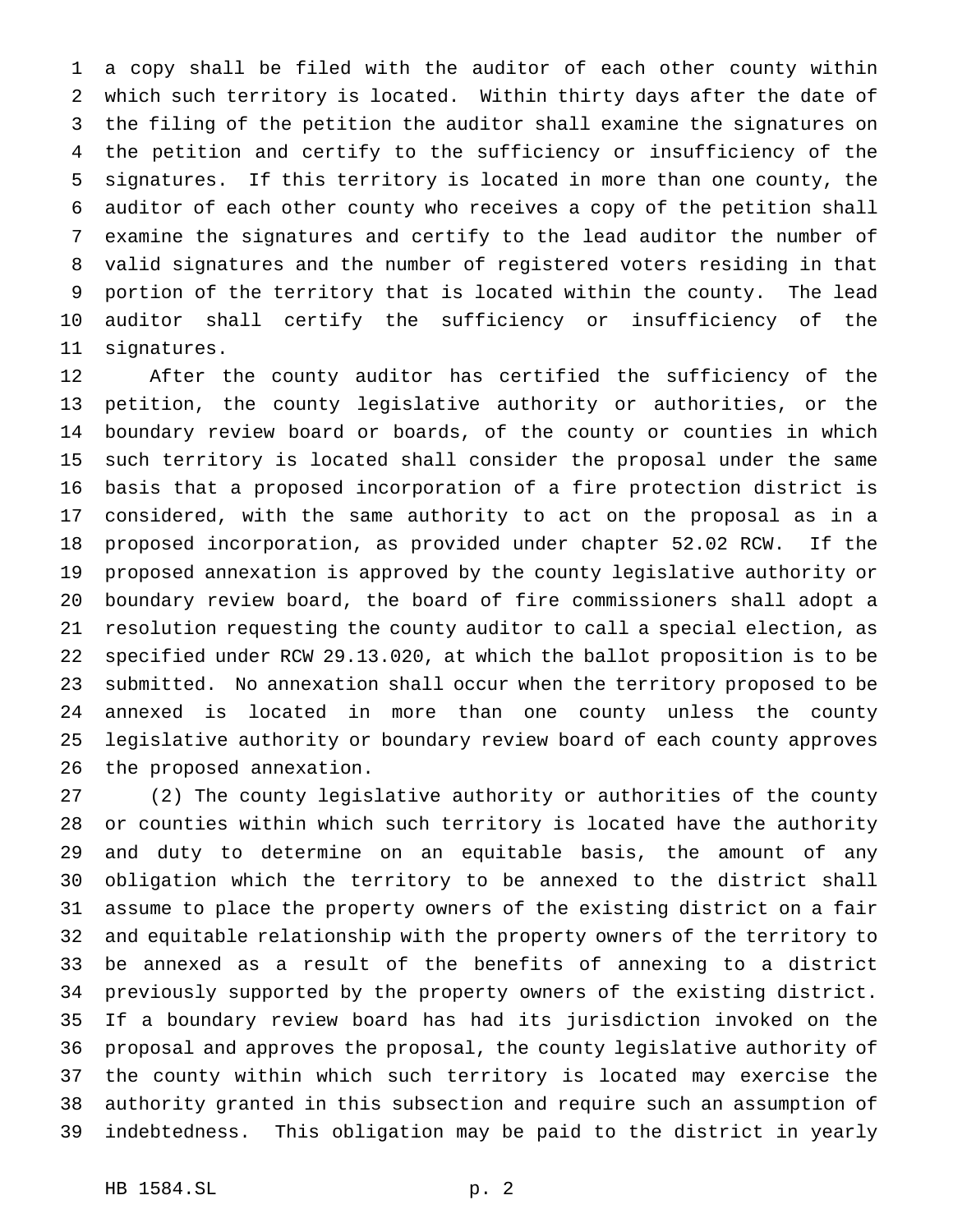benefit charge installments to be fixed by the county legislative authority. This benefit charge shall be collected with the annual tax levies against the property in the annexed territory until fully paid. The amount of the obligation and the plan of payment established by the county legislative authority shall be described in general terms in the notice of election for annexation and shall be described in the ballot proposition on the proposed annexation that is presented to the voters for their approval or rejection. Such benefit charge shall be limited to an amount not to exceed a total of fifty cents per thousand dollars of assessed valuation: PROVIDED, HOWEVER, That the special election on the proposed annexation shall be held only within the boundaries of the territory proposed to be annexed to the fire protection district.

 (3) On the entry of the order of the county legislative authority incorporating the territory into the existing fire protection district, the territory shall become subject to the indebtedness, bonded or otherwise, of the existing district. If the petition is signed by sixty percent of the qualified registered electors residing within the territory proposed to be annexed, and if the board of fire commissioners concur, an election in the territory and a hearing on the petition shall be dispensed with and the county legislative authority shall enter its order incorporating the territory into the existing fire protection district.

 **Sec. 2.** RCW 52.04.031 and 1989 c 63 s 9 are each amended to read as follows:

25 A petition for annexation of an area ((contiguous)) adjacent to a fire district shall be in writing, addressed to and filed with the board of fire commissioners of the district to which annexation is 28 desired. Such ((contiguous)) territory may be located in a county or counties other than the county or counties within which the fire protection district is located. It must be signed by the owners, according to the records of the county auditor or auditors, of not less than sixty percent of the area of land included in the annexation petition, shall set forth a legal description of the property and shall be accompanied by a plat which outlines the boundaries of the property to be annexed. The petition shall state the financial obligation, if any, to be assumed by the area to be annexed.